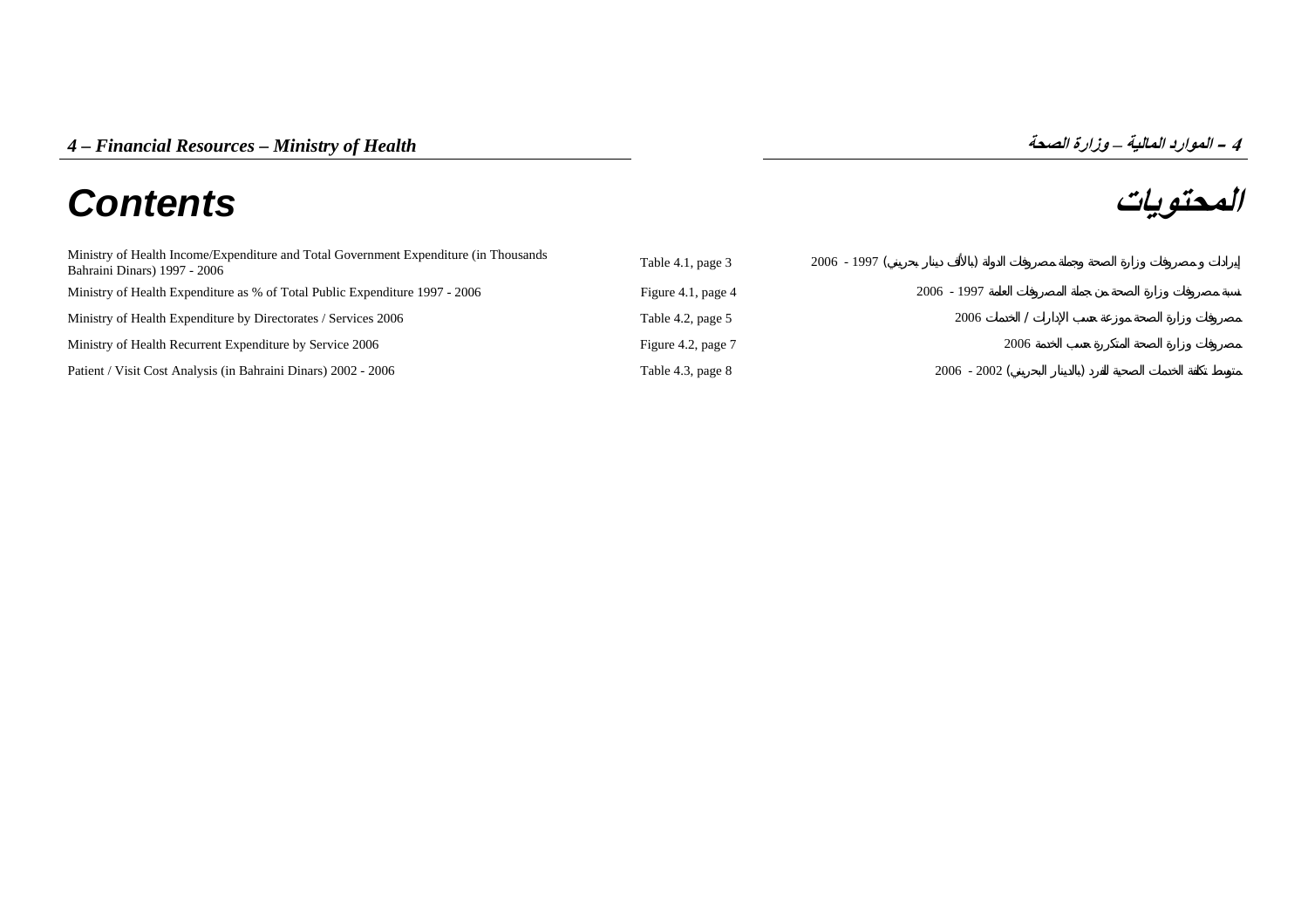<span id="page-1-0"></span>

|                                                  |                                                     | Ministry of Health Expenditure                                                |                                 |               |                              |                                       |               |                                    |                |
|--------------------------------------------------|-----------------------------------------------------|-------------------------------------------------------------------------------|---------------------------------|---------------|------------------------------|---------------------------------------|---------------|------------------------------------|----------------|
| نسبة<br>الإيرادات إلى                            |                                                     |                                                                               | <b>Total Health Expenditure</b> |               | <b>Recurrent Expenditure</b> |                                       |               |                                    |                |
| المصروفات<br>%<br>% Revenue<br>to<br>Expenditure | إيرادات<br>الوزارة<br>Revenue<br>of the<br>Ministry | مجموع مصروفات<br>الدولة<br>Share of<br>Health Exp.<br>to Govt.<br>Expenditure | % Annual<br>Growth              | <b>Amount</b> | Projects<br>Expenditure      | الزيادة السنوية<br>% Annual<br>Growth | <b>Amount</b> | Total<br>Government<br>Expenditure | Fiscal<br>Year |
| 7.3                                              | 4,483                                               | 8.7                                                                           | 7.4                             | 61,266        | 5,446                        | 13.8                                  | 55,820        | 703,633                            | 1997           |
| 8.6                                              | 4,958                                               | 8.0                                                                           | $-5.6$                          | 57,823        | 1,631                        | 0.7                                   | 56,192        | 721,252                            | 1998           |
| 8.4                                              | 5,157                                               | 8.5                                                                           | 6.7                             | 61,711        | 4,311                        | 2.1                                   | 57,400        | 724,000                            | 1999           |
| 8.5                                              | 5,218                                               | 7.8                                                                           | $-1.1$                          | 61,044        | 1,794                        | 3.2                                   | 59,250        | 787,000                            | 2000           |
| 8.7                                              | 5,574                                               | 7.7                                                                           | 5.6                             | 64,438        | 1,183                        | 6.8                                   | 63,255        | 833,000                            | 2001           |
| 9.1                                              | 6,458                                               | 7.2                                                                           | 10.4                            | 71,139        | 1,874                        | 9.5                                   | 69,265        | 984,600                            | 2002           |
| 8.3                                              | 6,718                                               | 7.5                                                                           | 13.2                            | 80,557        | 2,096                        | 13.3                                  | 78,461        | 1,080,378                          | 2003           |
| 8.2                                              | 7,274                                               | 7.4                                                                           | 9.8                             | 88,431        | 2,939                        | 9.0                                   | 85,492        | 1,188,659                          | 2004           |
| 7.2                                              | 7,420                                               | 8.0                                                                           | 16.6                            | 103,073       | 2,997                        | 17.1                                  | 100,076       | 1,289,177                          | 2005           |
| 7.2                                              | 8,446                                               | 7.5                                                                           | 14.5                            | 118,007       | 8,297                        | 9.6                                   | 109,710       | 1,577,577                          | 2006           |

**2006 - 1997 ( ) Ministry of Health Income / Expenditure and Total Government Expenditure (in Thousands Bahraini Dinars) 1997-2006**

**Table 4.1**

*Total Government Expenditure for the year 2006 is the budgeted figure. . 2006* :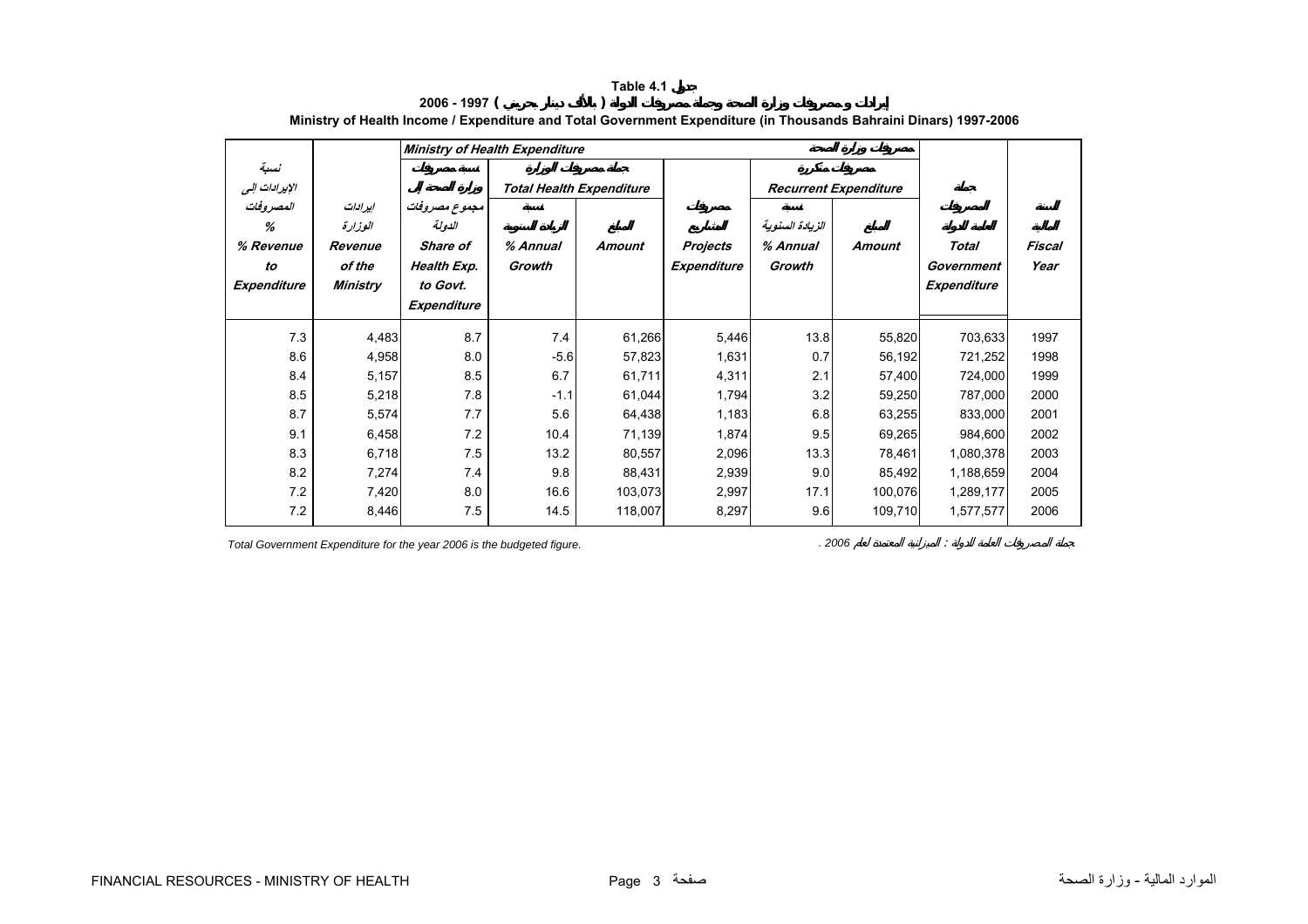

**2006 - 1997**



<span id="page-2-0"></span>

*Reference: Table 4.1*

 *4.1* $4.1$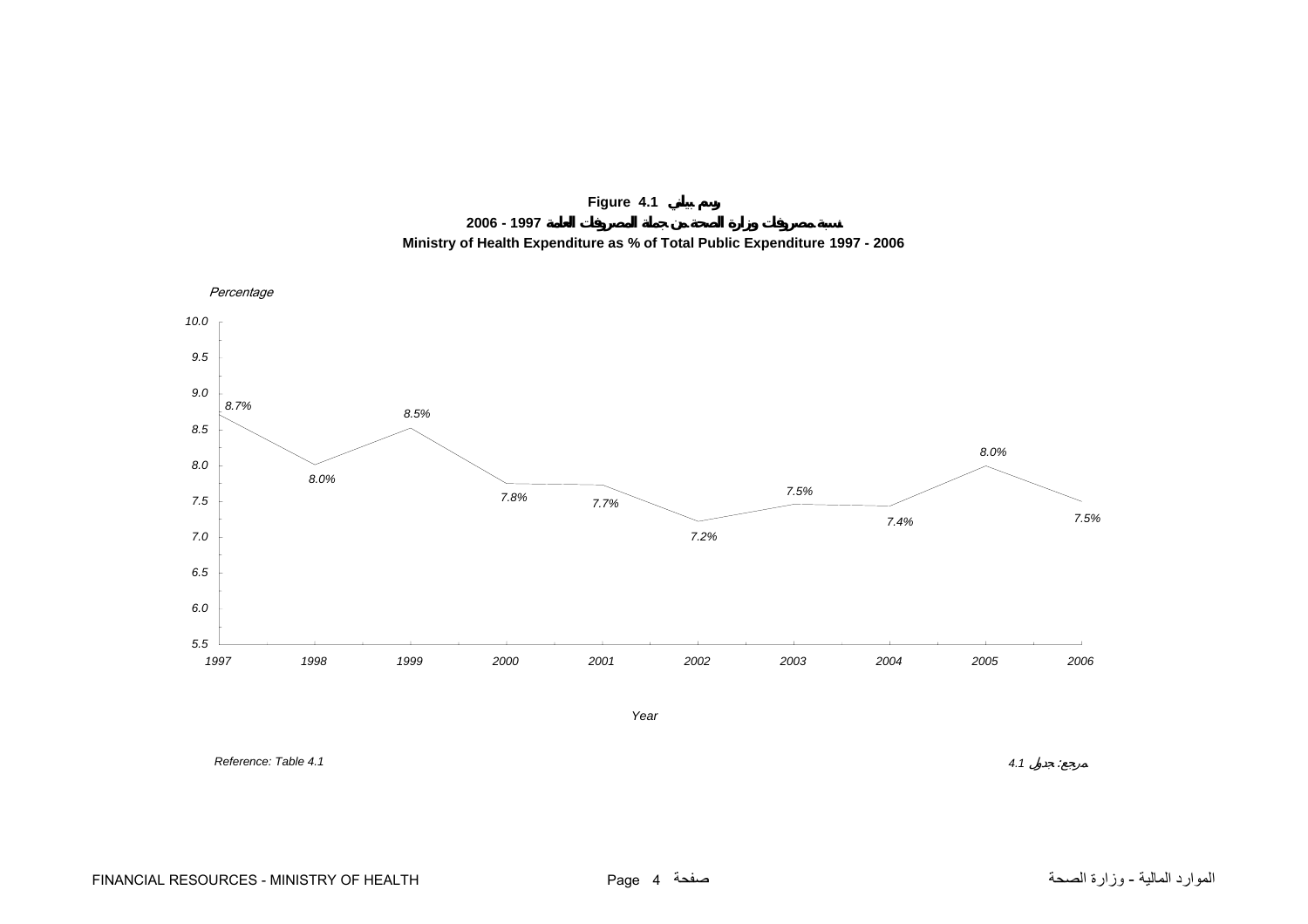**Table 4.2**

**2006/**

|  |  |  |  | Ministry of Health Expenditure by Directorates / Services 2006 |
|--|--|--|--|----------------------------------------------------------------|
|--|--|--|--|----------------------------------------------------------------|

<span id="page-3-0"></span>

|                                              | %        |                        |  |  |  |   |         |  |
|----------------------------------------------|----------|------------------------|--|--|--|---|---------|--|
|                                              |          | <b>Total Recurrent</b> |  |  |  |   |         |  |
|                                              | %        | Expenditure            |  |  |  |   |         |  |
| Directorate / Service                        | of Total | (Bahraini Dinars)      |  |  |  | Ϊ |         |  |
| Office of H.E. The Minister                  | 0.38     | 419,285                |  |  |  |   |         |  |
| <b>Office of Undersecretary</b>              | 0.11     | 120,510                |  |  |  |   |         |  |
| <b>Sub Total</b>                             | 0.49     | 539,795                |  |  |  |   |         |  |
| <b>Administration and Support Services</b>   |          |                        |  |  |  |   |         |  |
| Office of Assistant Undersecretary           | 0.09     | 103,480                |  |  |  |   |         |  |
| for Human & Financial Resources              |          |                        |  |  |  |   |         |  |
| Directorate of Financial Resources           | 0.53     | 582,657                |  |  |  |   |         |  |
| Directorate of Human Resources               | 0.59     | 642,927                |  |  |  |   |         |  |
| Directorate of Materials Management          | 0.96     | 1,050,425              |  |  |  |   |         |  |
| Directorate of Services                      | 0.40     | 440,245                |  |  |  |   |         |  |
| Engineering and Maintenance Directorate      | 3.08     | 3,382,301              |  |  |  |   |         |  |
| <b>Medical Equipment Directorate</b>         | 1.56     | 1,708,031              |  |  |  |   |         |  |
| <b>Health Information Directorate</b>        | 0.88     | 965,463                |  |  |  |   |         |  |
| Office of Licensing and Registration         | 0.24     | 257,990                |  |  |  |   |         |  |
| Other Central Services *                     | 0.58     | 640,703                |  |  |  |   | $\star$ |  |
| <b>Sub Total</b>                             | 8.91     | 9,774,222              |  |  |  |   |         |  |
| <b>Primary Health Care and Public Health</b> |          |                        |  |  |  |   |         |  |
| Office of Assistant Undersecretary           | 0.04     | 45,800                 |  |  |  |   |         |  |
| for Primary Health Care & Public Health      |          |                        |  |  |  |   |         |  |
| <b>Medical Commission</b>                    | 0.17     | 182,579                |  |  |  |   |         |  |
| Directorate of Health Centers                | 20.36    | 22,338,382             |  |  |  |   |         |  |
| Directorate of Public Health                 | 3.60     | 3,944,400              |  |  |  |   |         |  |
| <b>Health Education Section</b>              | 0.26     | 289,191                |  |  |  |   |         |  |
| <b>Sub Total</b>                             | 24.43    | 26,800,352             |  |  |  |   |         |  |

*\* Including the difference between the value of opening & closing stock of materials, and the \* difference between the amount of creditors at the beginning and ending of the year.* .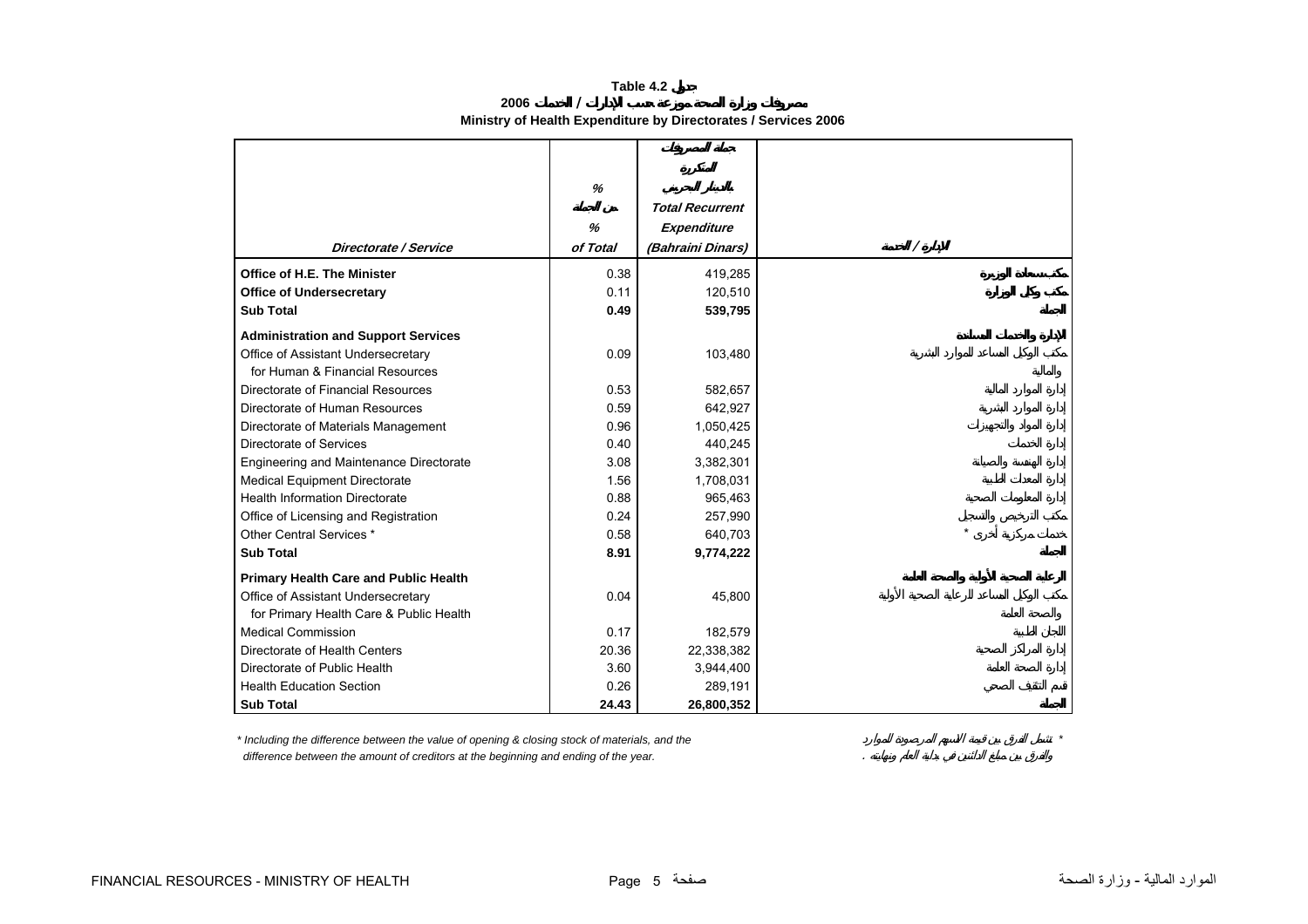# **(Cont'd) Table 4.2 ( )**

## **2006 /**  $\prime$

**Ministry of Health Expenditure by Directorates / Services 2006** 

|                                                  | $\%$     |                        |   |
|--------------------------------------------------|----------|------------------------|---|
|                                                  |          | <b>Total Recurrent</b> |   |
|                                                  | %        | Expenditure            |   |
| <b>Directorate / Service</b>                     | of Total | (Bahraini Dinars)      | Γ |
| <b>Secondary Health Care</b>                     |          |                        |   |
| Office of Assistant Undersecretary for Hospitals | 0.13     | 140,437                |   |
| Salmaniya Medical Complex                        | 44.93    | 49,295,919             |   |
| Maternity Unit at SMC                            | 4.75     | 5,216,453              |   |
| Psychiatric Hospital                             | 4.08     | 4,470,847              |   |
| Muharraq Maternity Hospital                      | 1.13     | 1,241,620              |   |
| Jidhafs Maternity Hospital                       | 1.30     | 1,427,032              |   |
| Sitra Maternity Hospital                         | 0.11     | 118,789                |   |
| Riffa Maternity Hospital                         | 0.07     | 75,166                 |   |
| West Region Maternity Hospital                   | 0.09     | 97,804                 |   |
| Geriatric Hospital                               | 0.73     | 801,803                |   |
| Overseas Health Services                         | 1.92     | 2,111,707              |   |
| Office of Medical Review                         | 0.12     | 127,251                |   |
| Directorate of Pharmacy and Drug Control         | 0.24     | 268,122                |   |
| Laundry                                          | 0.61     | 672,740                |   |
| <b>Sub Total</b>                                 | 60.22    | 66,065,690             |   |
| <b>Training</b>                                  |          |                        |   |
| Office of Assistant Undersecretary               | 0.14     | 156,276                |   |
| for Training and Planning                        |          |                        |   |
| College of Health Sciences                       | 1.36     | 1,495,798              |   |
| Other Local and Overseas Training                | 3.83     | 4,203,863              |   |
| <b>Sub Total</b>                                 | 5.34     | 5,855,937              |   |
| <b>Capital Expenditure</b>                       | 0.61     | 674,214                |   |
| <b>Total Expenditure</b>                         | 100.0    | 109,710,210            |   |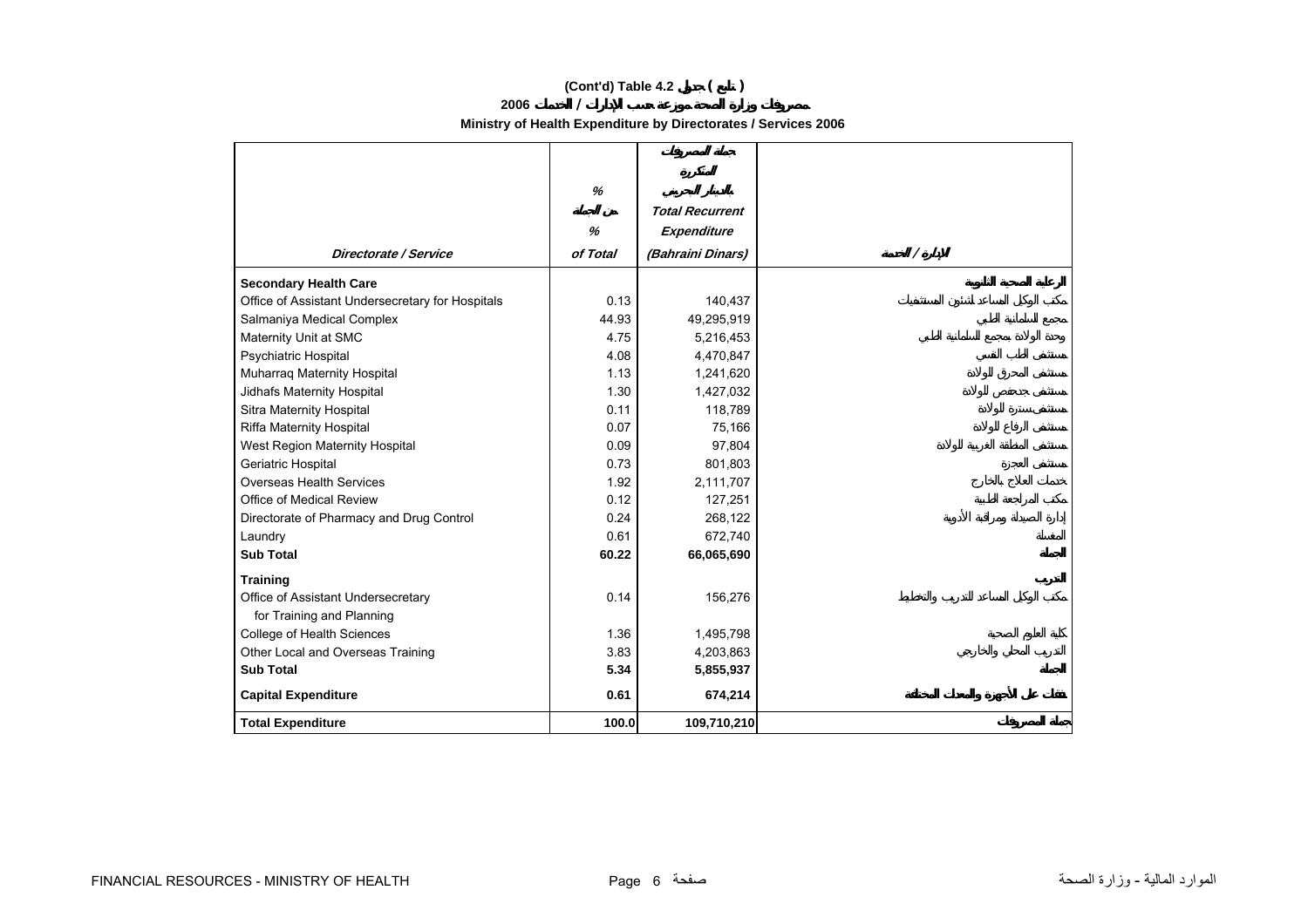<span id="page-5-0"></span>

**2006**

**Figure 4.2**

*Note:Administration & Support excluding Office of Minister & Undersecretary*

*Reference: Table 4.2*

FINANCIAL RESOURCES - MINISTRY OF HEALTH Page 7 صفحة الصحة وزارة - المالية الموارد

:

 $\mathcal{L}$ 

*4.2* :